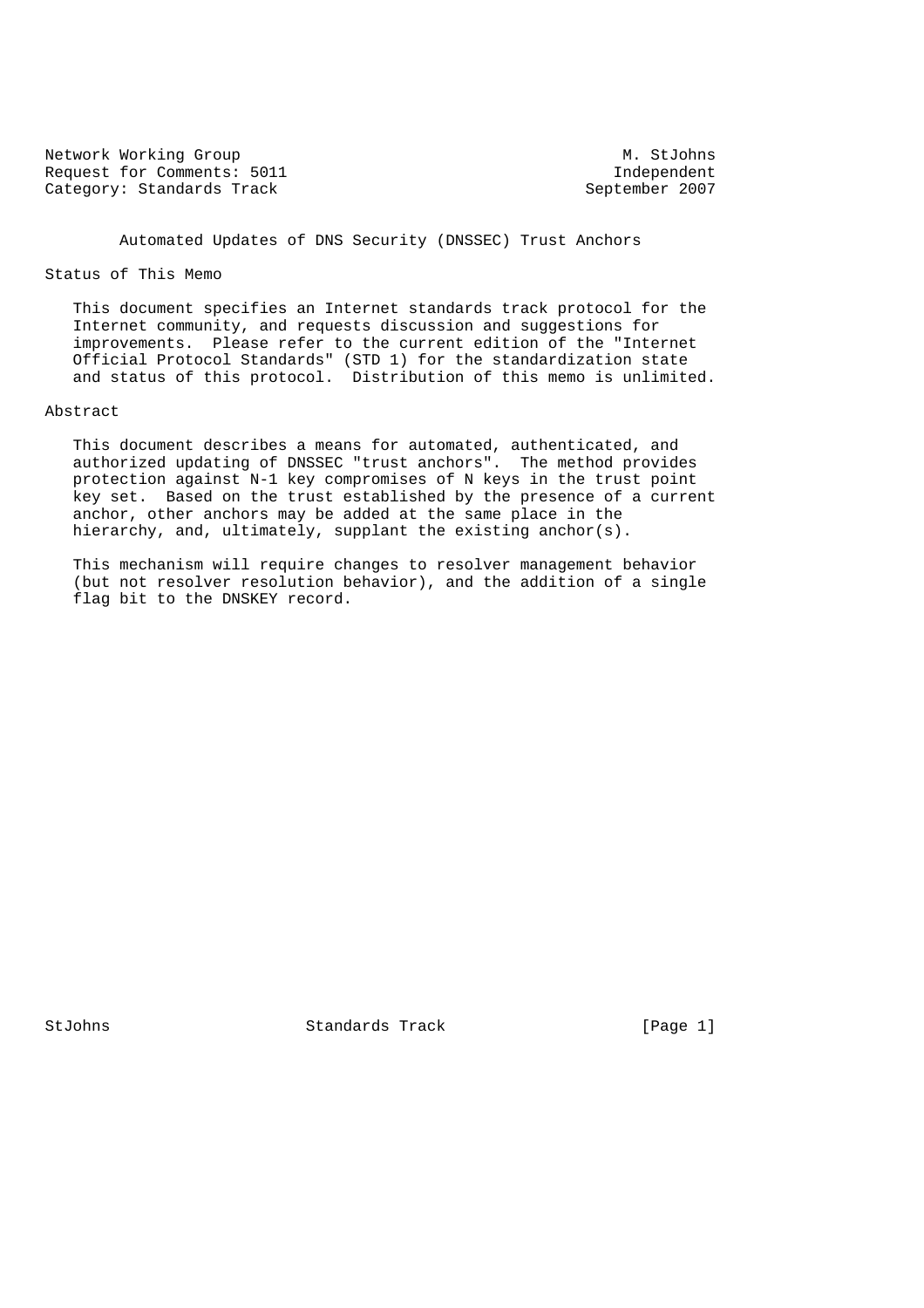### Table of Contents

| 1 <sub>1</sub> |                                             |
|----------------|---------------------------------------------|
|                |                                             |
|                |                                             |
|                |                                             |
|                |                                             |
|                |                                             |
|                |                                             |
|                |                                             |
|                |                                             |
|                |                                             |
|                |                                             |
|                |                                             |
|                |                                             |
|                |                                             |
| $5 -$          |                                             |
|                |                                             |
|                |                                             |
|                |                                             |
|                |                                             |
|                |                                             |
|                |                                             |
|                |                                             |
| 7              |                                             |
|                |                                             |
|                | 8.1. Key Ownership vs. Acceptance Policy 11 |
|                |                                             |
|                |                                             |
|                |                                             |
|                |                                             |

#### 1. Introduction

 As part of the reality of fielding DNSSEC (Domain Name System Security Extensions) [RFC4033] [RFC4034] [RFC4035], the community has come to the realization that there will not be one signed name space, but rather islands of signed name spaces each originating from specific points (i.e., 'trust points') in the DNS tree. Each of those islands will be identified by the trust point name, and validated by at least one associated public key. For the purpose of this document, we'll call the association of that name and a particular key a 'trust anchor'. A particular trust point can have more than one key designated as a trust anchor.

 For a DNSSEC-aware resolver to validate information in a DNSSEC protected branch of the hierarchy, it must have knowledge of a trust anchor applicable to that branch. It may also have more than one

StJohns Standards Track [Page 2]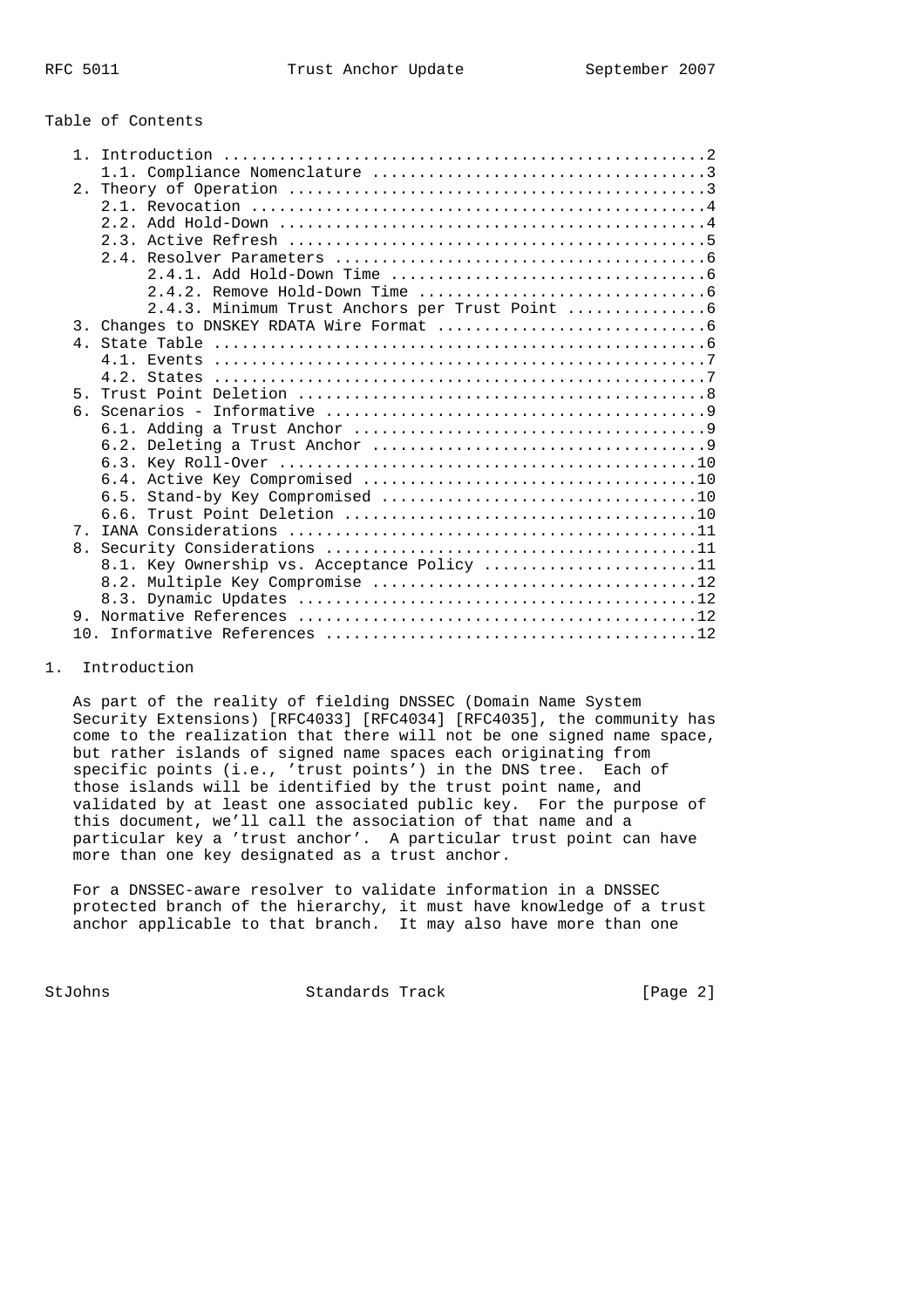trust anchor for any given trust point. Under current rules, a chain of trust for DNSSEC-protected data that chains its way back to ANY known trust anchor is considered 'secure'.

 Because of the probable balkanization of the DNSSEC tree due to signing voids at key locations, a resolver may need to know literally thousands of trust anchors to perform its duties (e.g., consider an unsigned ".COM"). Requiring the owner of the resolver to manually manage these many relationships is problematic. It's even more problematic when considering the eventual requirement for key replacement/update for a given trust anchor. The mechanism described herein won't help with the initial configuration of the trust anchors in the resolvers, but should make trust point key replacement/rollover more viable.

 As mentioned above, this document describes a mechanism whereby a resolver can update the trust anchors for a given trust point, mainly without human intervention at the resolver. There are some corner cases discussed (e.g., multiple key compromise) that may require manual intervention, but they should be few and far between. This document DOES NOT discuss the general problem of the initial configuration of trust anchors for the resolver.

### 1.1. Compliance Nomenclature

 The key words "MUST", "MUST NOT", "REQUIRED", "SHALL", "SHALL NOT", "SHOULD", "SHOULD NOT", "RECOMMENDED", "MAY", and "OPTIONAL" in this document are to be interpreted as described in BCP 14, [RFC2119].

2. Theory of Operation

 The general concept of this mechanism is that existing trust anchors can be used to authenticate new trust anchors at the same point in the DNS hierarchy. When a zone operator adds a new SEP key (i.e., a DNSKEY with the Secure Entry Point bit set) (see [RFC4034], Section 2.1.1) to a trust point DNSKEY RRSet, and when that RRSet is validated by an existing trust anchor, then the resolver can add the new key to its set of valid trust anchors for that trust point.

 There are some issues with this approach that need to be mitigated. For example, a compromise of one of the existing keys could allow an attacker to add their own 'valid' data. This implies a need for a method to revoke an existing key regardless of whether or not that key is compromised. As another example, assuming a single key compromise, we need to prevent an attacker from adding a new key and revoking all the other old keys.

StJohns Standards Track [Page 3]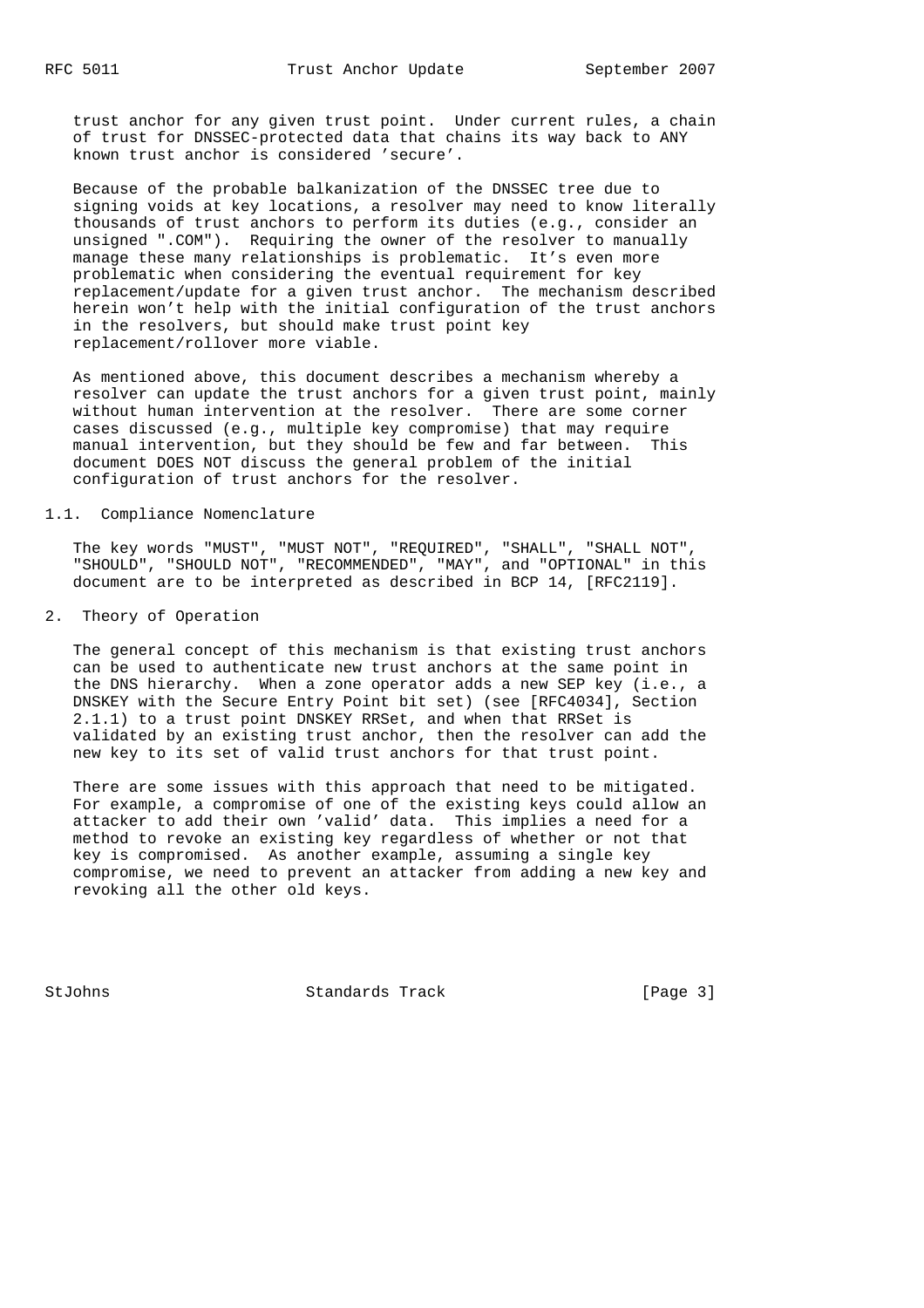### 2.1. Revocation

 Assume two trust anchor keys A and B. Assume that B has been compromised. Without a specific revocation bit, B could invalidate A simply by sending out a signed trust point key set that didn't contain A. To fix this, we add a mechanism that requires knowledge of the private key of a DNSKEY to revoke that DNSKEY.

 A key is considered revoked when the resolver sees the key in a self-signed RRSet and the key has the REVOKE bit (see Section 7 below) set to '1'. Once the resolver sees the REVOKE bit, it MUST NOT use this key as a trust anchor or for any other purpose except to validate the RRSIG it signed over the DNSKEY RRSet specifically for the purpose of validating the revocation. Unlike the 'Add' operation below, revocation is immediate and permanent upon receipt of a valid revocation at the resolver.

 A self-signed RRSet is a DNSKEY RRSet that contains the specific DNSKEY and for which there is a corresponding validated RRSIG record. It's not a special DNSKEY RRSet, just a way of describing the validation requirements for that RRSet.

 N.B.: A DNSKEY with the REVOKE bit set has a different fingerprint than one without the bit set. This affects the matching of a DNSKEY to DS records in the parent [RFC3755], or the fingerprint stored at a resolver used to configure a trust point.

 In the given example, the attacker could revoke B because it has knowledge of B's private key, but could not revoke A.

### 2.2. Add Hold-Down

 Assume two trust point keys A and B. Assume that B has been compromised. An attacker could generate and add a new trust anchor key C (by adding C to the DNSKEY RRSet and signing it with B), and then invalidate the compromised key. This would result in both the attacker and owner being able to sign data in the zone and have it accepted as valid by resolvers.

 To mitigate but not completely solve this problem, we add a hold-down time to the addition of the trust anchor. When the resolver sees a new SEP key in a validated trust point DNSKEY RRSet, the resolver starts an acceptance timer, and remembers all the keys that validated the RRSet. If the resolver ever sees the DNSKEY RRSet without the new key but validly signed, it stops the acceptance process for that key and resets the acceptance timer. If all of the keys that were

StJohns Standards Track [Page 4]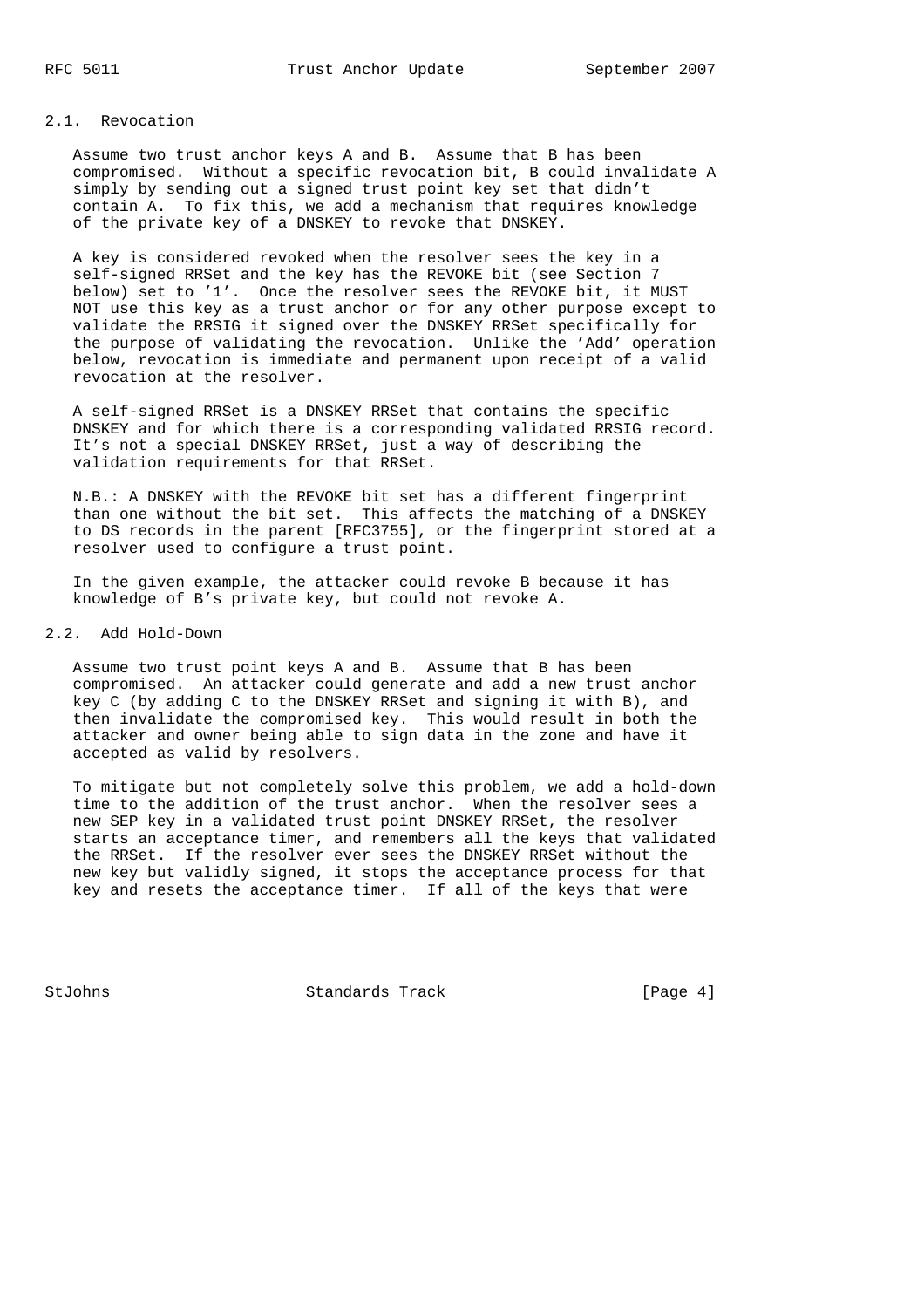originally used to validate this key are revoked prior to the timer expiring, the resolver stops the acceptance process and resets the timer.

 Once the timer expires, the new key will be added as a trust anchor the next time the validated RRSet with the new key is seen at the resolver. The resolver MUST NOT treat the new key as a trust anchor until the hold-down time expires AND it has retrieved and validated a DNSKEY RRSet after the hold-down time that contains the new key.

 N.B.: Once the resolver has accepted a key as a trust anchor, the key MUST be considered a valid trust anchor by that resolver until explicitly revoked as described above.

 In the given example, the zone owner can recover from a compromise by revoking B and adding a new key D and signing the DNSKEY RRSet with both A and B.

 The reason this does not completely solve the problem has to do with the distributed nature of DNS. The resolver only knows what it sees. A determined attacker who holds one compromised key could keep a single resolver from realizing that the key had been compromised by intercepting 'real' data from the originating zone and substituting their own (e.g., using the example, signed only by B). This is no worse than the current situation assuming a compromised key.

## 2.3. Active Refresh

 A resolver that has been configured for an automatic update of keys from a particular trust point MUST query that trust point (e.g., do a lookup for the DNSKEY RRSet and related RRSIG records) no less often than the lesser of 15 days, half the original TTL for the DNSKEY RRSet, or half the RRSIG expiration interval and no more often than once per hour. The expiration interval is the amount of time from when the RRSIG was last retrieved until the expiration time in the RRSIG. That is, queryInterval = MAX(1 hr, MIN (15 days,  $1/2$ \*OrigTTL, 1/2\*RRSigExpirationInterval))

 If the query fails, the resolver MUST repeat the query until satisfied no more often than once an hour and no less often than the lesser of 1 day, 10% of the original TTL, or 10% of the original expiration interval. That is, retryTime = MAX (1 hour, MIN (1 day, .1 \* origTTL, .1 \* expireInterval)).

StJohns Standards Track [Page 5]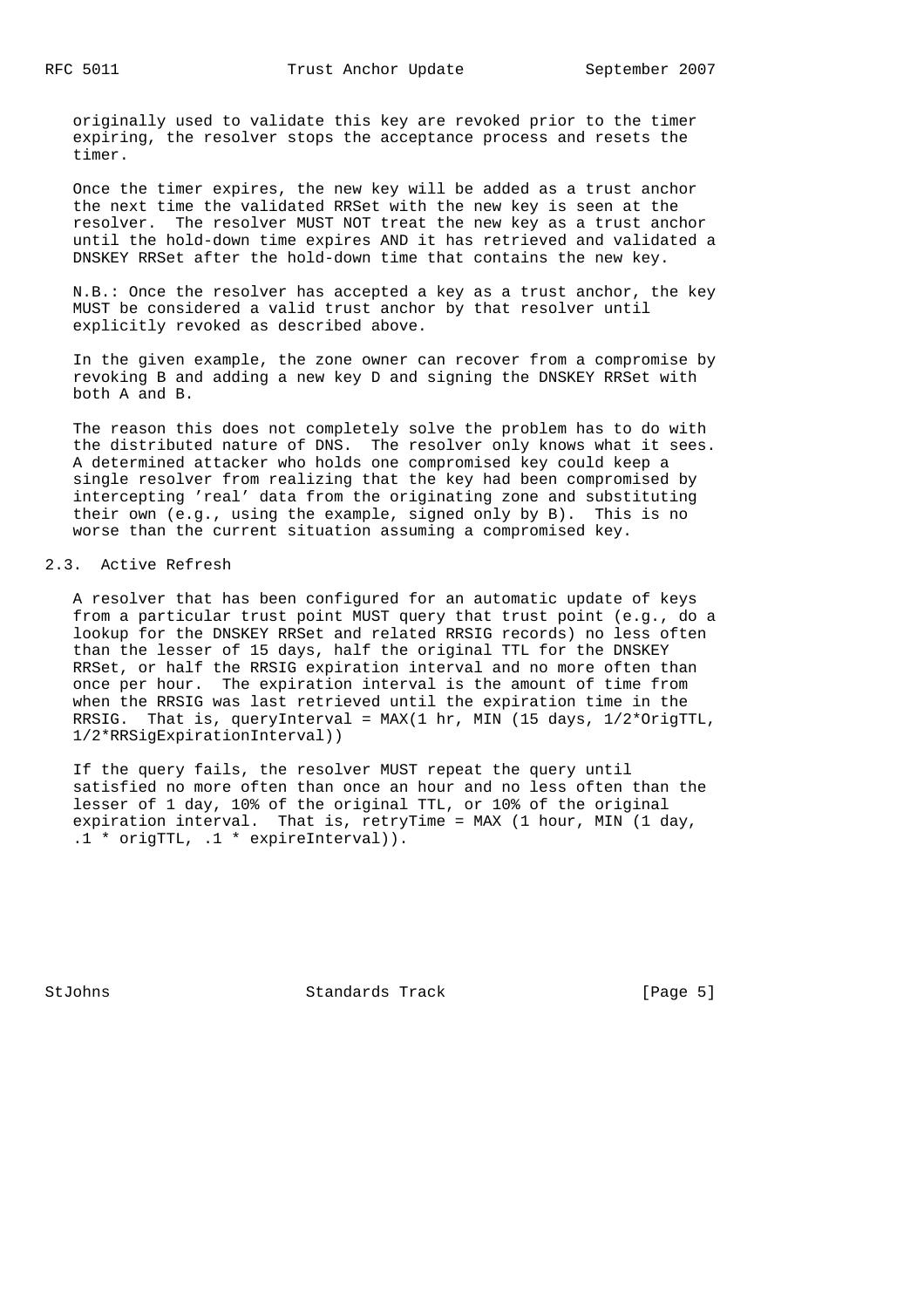# 2.4. Resolver Parameters

# 2.4.1. Add Hold-Down Time

 The add hold-down time is 30 days or the expiration time of the original TTL of the first trust point DNSKEY RRSet that contained the new key, whichever is greater. This ensures that at least two validated DNSKEY RRSets that contain the new key MUST be seen by the resolver prior to the key's acceptance.

### 2.4.2. Remove Hold-Down Time

 The remove hold-down time is 30 days. This parameter is solely a key management database bookeeping parameter. Failure to remove information about the state of defunct keys from the database will not adversely impact the security of this protocol, but may end up with a database cluttered with obsolete key information.

2.4.3. Minimum Trust Anchors per Trust Point

 A compliant resolver MUST be able to manage at least five SEP keys per trust point.

### 3. Changes to DNSKEY RDATA Wire Format

 Bit 8 of the DNSKEY Flags field is designated as the 'REVOKE' flag. If this bit is set to  $1'$ , AND the resolver sees an RRSIG(DNSKEY) signed by the associated key, then the resolver MUST consider this key permanently invalid for all purposes except for validating the revocation.

### 4. State Table

 The most important thing to understand is the resolver's view of any key at a trust point. The following state table describes this view at various points in the key's lifetime. The table is a normative part of this specification. The initial state of the key is 'Start'. The resolver's view of the state of the key changes as various events occur.

 This is the state of a trust-point key as seen from the resolver. The column on the left indicates the current state. The header at the top shows the next state. The intersection of the two shows the event that will cause the state to transition from the current state to the next.

StJohns Standards Track [Page 6]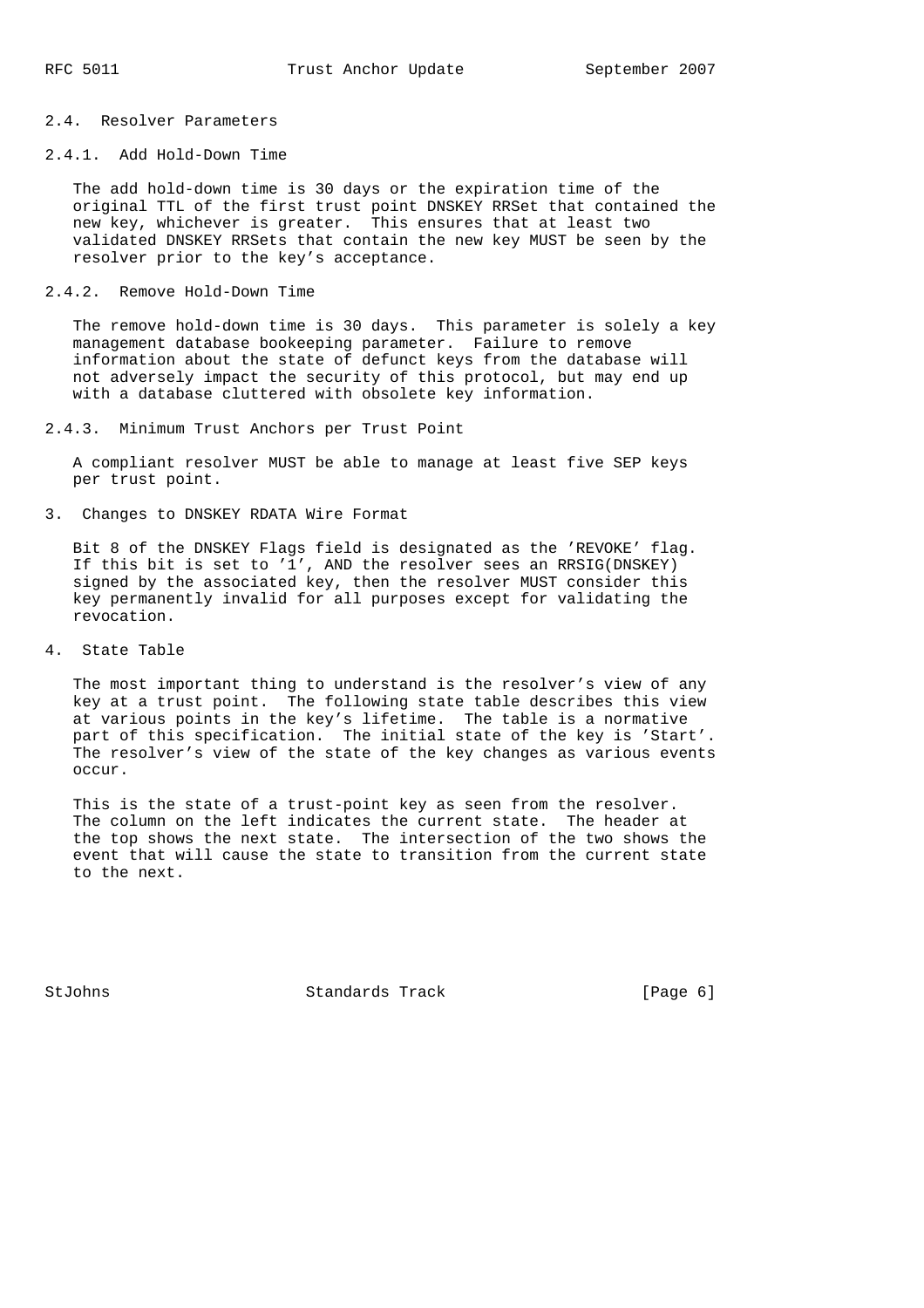|  | NEXT STATE       |       |        |         |                |        |                                         |  |
|--|------------------|-------|--------|---------|----------------|--------|-----------------------------------------|--|
|  | FROM             | Start |        |         |                |        | AddPend  Valid  Missing Revoked Removed |  |
|  | Start            |       | NewKey |         |                |        |                                         |  |
|  | AddPend   KeyRem |       |        | AddTime |                |        |                                         |  |
|  | Valid            |       |        |         | KeyRem  Revbit |        |                                         |  |
|  | Missing          |       |        | KeyPres |                | Revbit |                                         |  |
|  | Revoked          |       |        |         |                |        | RemTime                                 |  |
|  | Removed          |       |        |         |                |        |                                         |  |
|  |                  |       |        |         |                |        |                                         |  |

### State Table

### 4.1. Events

- NewKey The resolver sees a valid DNSKEY RRSet with a new SEP key. That key will become a new trust anchor for the named trust point after it's been present in the RRSet for at least 'add time'.
- KeyPres The key has returned to the valid DNSKEY RRSet.
- KeyRem The resolver sees a valid DNSKEY RRSet that does not contain this key.
- AddTime The key has been in every valid DNSKEY RRSet seen for at least the 'add time'.
- RemTime A revoked key has been missing from the trust-point DNSKEY RRSet for sufficient time to be removed from the trust set.
- RevBit The key has appeared in the trust anchor DNSKEY RRSet with its "REVOKED" bit set, and there is an RRSig over the DNSKEY RRSet signed by this key.

### 4.2. States

 Start The key doesn't yet exist as a trust anchor at the resolver. It may or may not exist at the zone server, but either hasn't yet been seen at the resolver or was seen but was absent from the last DNSKEY RRSet (e.g., KeyRem event).

StJohns Standards Track [Page 7]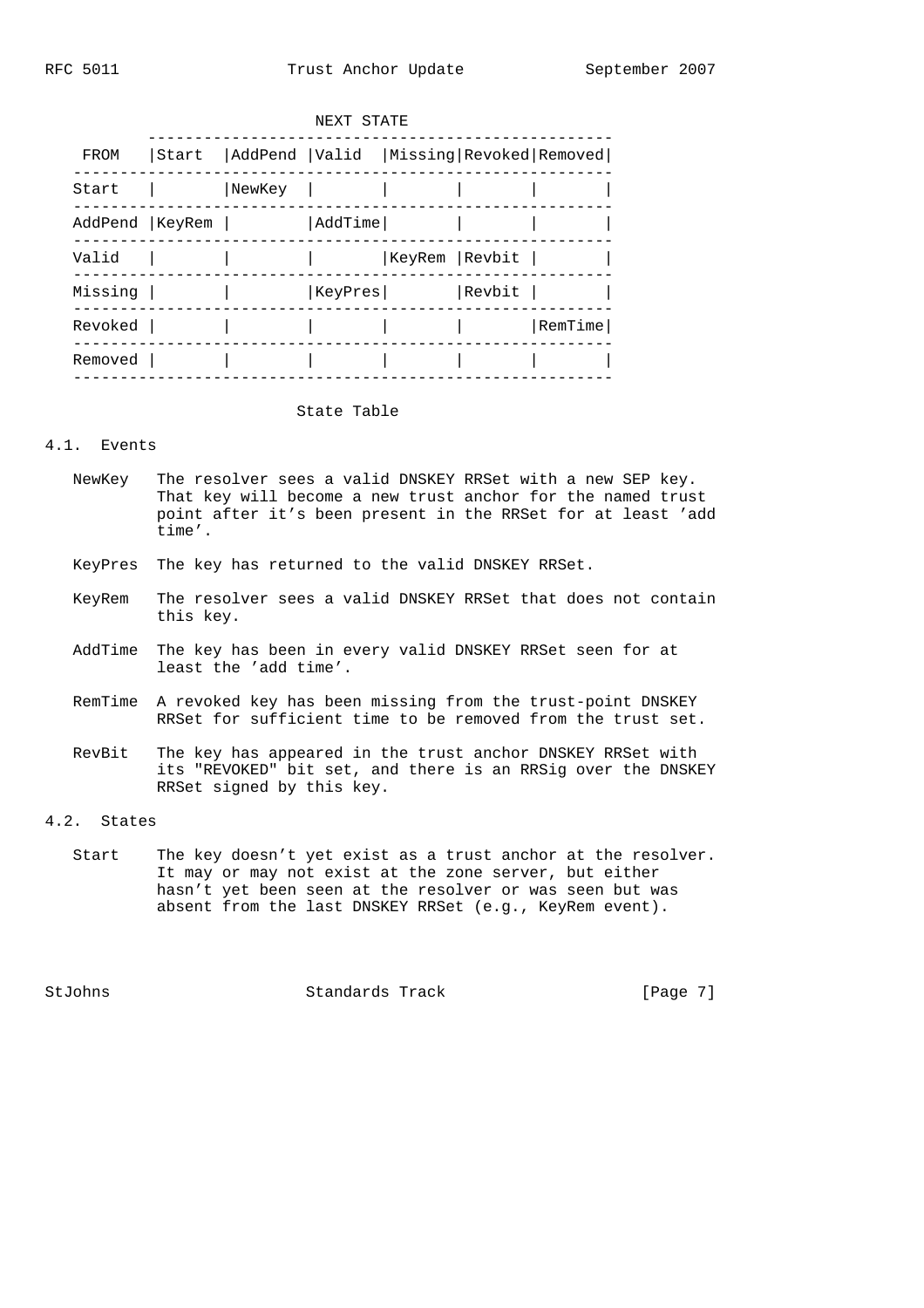- AddPend The key has been seen at the resolver, has its 'SEP' bit set, and has been included in a validated DNSKEY RRSet. There is a hold-down time for the key before it can be used as a trust anchor.
- Valid The key has been seen at the resolver and has been included in all validated DNSKEY RRSets from the time it was first seen through the hold-down time. It is now valid for verifying RRSets that arrive after the hold-down time. Clarification: The DNSKEY RRSet does not need to be continuously present at the resolver (e.g., its TTL might expire). If the RRSet is seen and is validated (i.e., verifies against an existing trust anchor), this key MUST be in the RRSet, otherwise a 'KeyRem' event is triggered.
- Missing This is an abnormal state. The key remains a valid trust point key, but was not seen at the resolver in the last validated DNSKEY RRSet. This is an abnormal state because the zone operator should be using the REVOKE bit prior to removal.
- Revoked This is the state a key moves to once the resolver sees an RRSIG(DNSKEY) signed by this key where that DNSKEY RRSet contains this key with its REVOKE bit set to '1'. Once in this state, this key MUST permanently be considered invalid as a trust anchor.
- Removed After a fairly long hold-down time, information about this key may be purged from the resolver. A key in the removed state MUST NOT be considered a valid trust anchor. (Note: this state is more or less equivalent to the "Start" state, except that it's bad practice to re-introduce previously used keys -- think of this as the holding state for all the old keys for which the resolver no longer needs to track state.)
- 5. Trust Point Deletion

 A trust point that has all of its trust anchors revoked is considered deleted and is treated as if the trust point was never configured. If there are no superior configured trust points, data at and below the deleted trust point are considered insecure by the resolver. If there ARE superior configured trust points, data at and below the deleted trust point are evaluated with respect to the superior trust point(s).

 Alternately, a trust point that is subordinate to another configured trust point MAY be deleted by a resolver after 180 days, where such a

StJohns Standards Track [Page 8]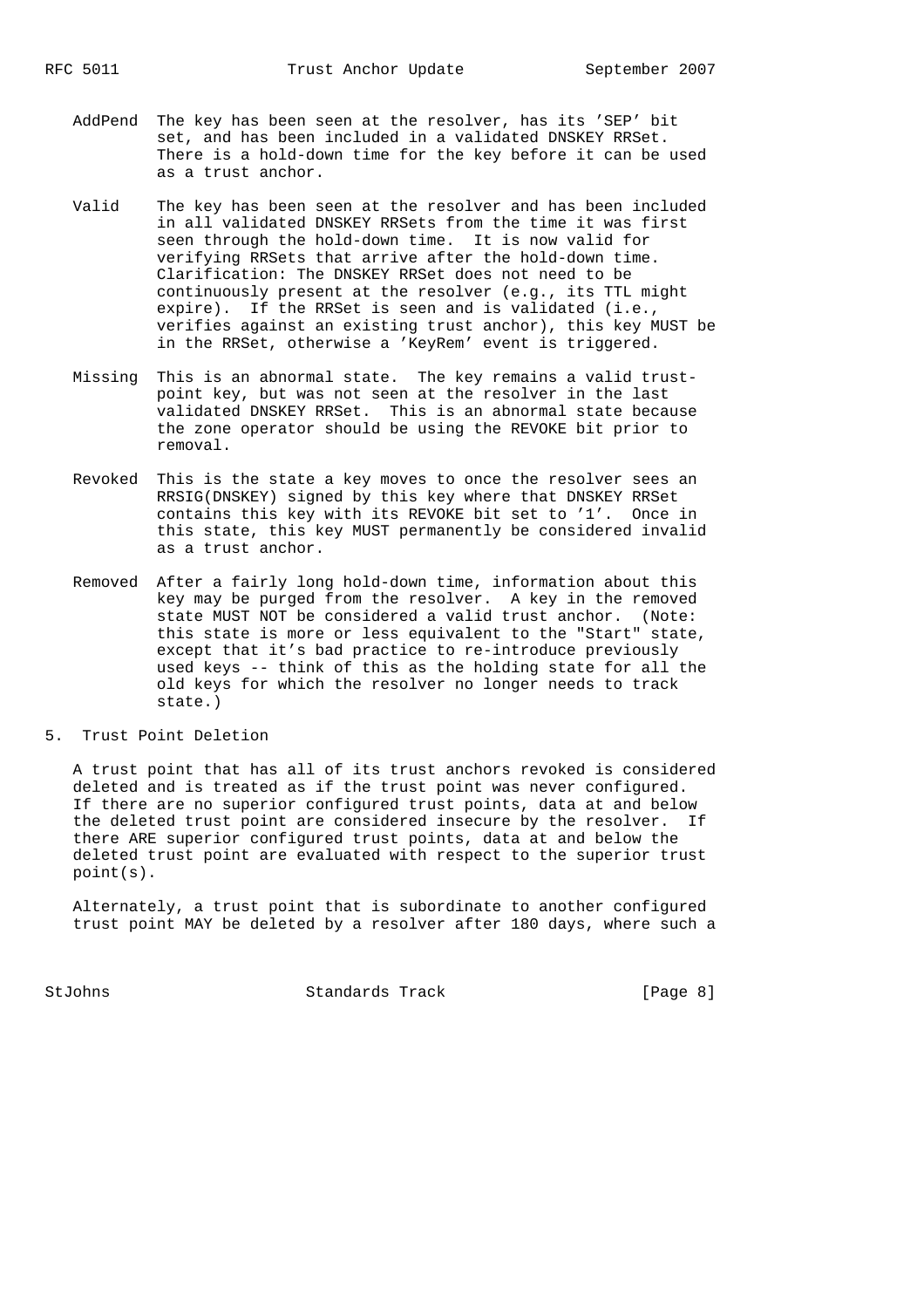subordinate trust point validly chains to a superior trust point. The decision to delete the subordinate trust anchor is a local configuration decision. Once the subordinate trust point is deleted, validation of the subordinate zone is dependent on validating the chain of trust to the superior trust point.

6. Scenarios - Informative

 The suggested model for operation is to have one active key and one stand-by key at each trust point. The active key will be used to sign the DNSKEY RRSet. The stand-by key will not normally sign this RRSet, but the resolver will accept it as a trust anchor if/when it sees the signature on the trust point DNSKEY RRSet.

 Since the stand-by key is not in active signing use, the associated private key may (and should) be provided with additional protections not normally available to a key that must be used frequently (e.g., locked in a safe, split among many parties, etc). Notionally, the stand-by key should be less subject to compromise than an active key, but that will be dependent on operational concerns not addressed here.

## 6.1. Adding a Trust Anchor

Assume an existing trust anchor key 'A'.

- 1. Generate a new key pair.
- 2. Create a DNSKEY record from the key pair and set the SEP and Zone Key bits.
- 3. Add the DNSKEY to the RRSet.
- 4. Sign the DNSKEY RRSet ONLY with the existing trust anchor key  $'A'$ .
- 5. Wait for various resolvers' timers to go off and for them to retrieve the new DNSKEY RRSet and signatures.
- 6. The new trust anchor will be populated at the resolvers on the schedule described by the state table and update algorithm -- see Sections 2 and 4 above.
- 6.2. Deleting a Trust Anchor

 Assume existing trust anchors 'A' and 'B' and that you want to revoke and delete 'A'.

StJohns Standards Track [Page 9]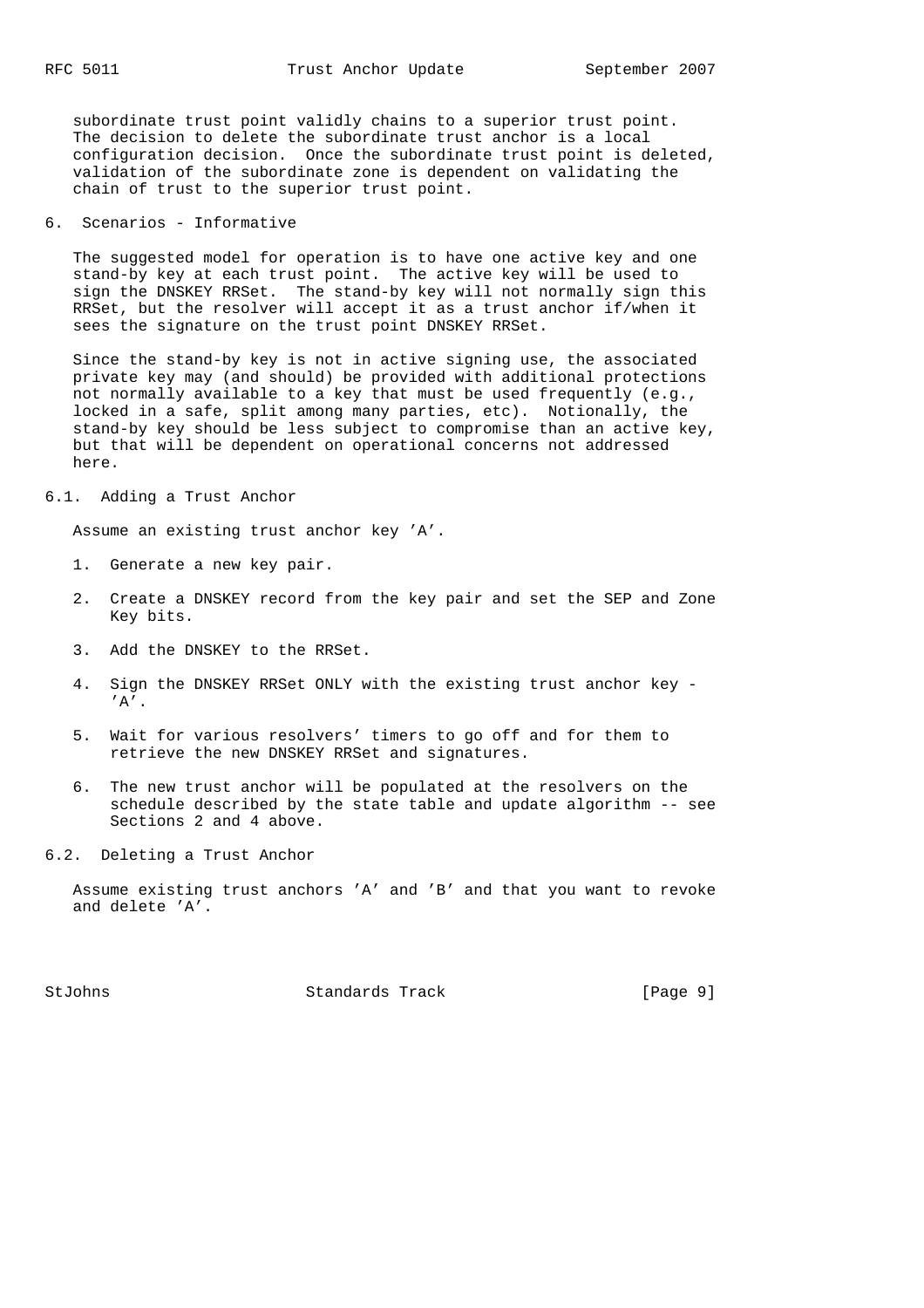- 1. Set the revocation bit on key 'A'.
- 2. Sign the DNSKEY RRSet with both 'A' and 'B'. 'A' is now revoked. The operator should include the revoked 'A' in the RRSet for at least the remove hold-down time, but then may remove it from the DNSKEY RRSet.

### 6.3. Key Roll-Over

 Assume existing keys A and B. 'A' is actively in use (i.e. has been signing the DNSKEY RRSet). 'B' was the stand-by key. (i.e. has been in the DNSKEY RRSet and is a valid trust anchor, but wasn't being used to sign the RRSet).

- 1. Generate a new key pair 'C'.
- 2. Add 'C' to the DNSKEY RRSet.
- 3. Set the revocation bit on key 'A'.
- 4. Sign the RRSet with 'A' and 'B'.

 'A' is now revoked, 'B' is now the active key, and 'C' will be the stand-by key once the hold-down expires. The operator should include the revoked 'A' in the RRSet for at least the remove hold-down time, but may then remove it from the DNSKEY RRSet.

#### 6.4. Active Key Compromised

 This is the same as the mechanism for Key Roll-Over (Section 6.3) above, assuming 'A' is the active key.

#### 6.5. Stand-by Key Compromised

 Using the same assumptions and naming conventions as Key Roll-Over (Section 6.3) above:

- 1. Generate a new key pair 'C'.
- 2. Add 'C' to the DNSKEY RRSet.
- 3. Set the revocation bit on key 'B'.
- 4. Sign the RRSet with 'A' and 'B'.

 'B' is now revoked, 'A' remains the active key, and 'C' will be the stand-by key once the hold-down expires. 'B' should continue to be included in the RRSet for the remove hold-down time.

6.6. Trust Point Deletion

 To delete a trust point that is subordinate to another configured trust point (e.g., example.com to .com) requires some juggling of the data. The specific process is:

StJohns Standards Track [Page 10]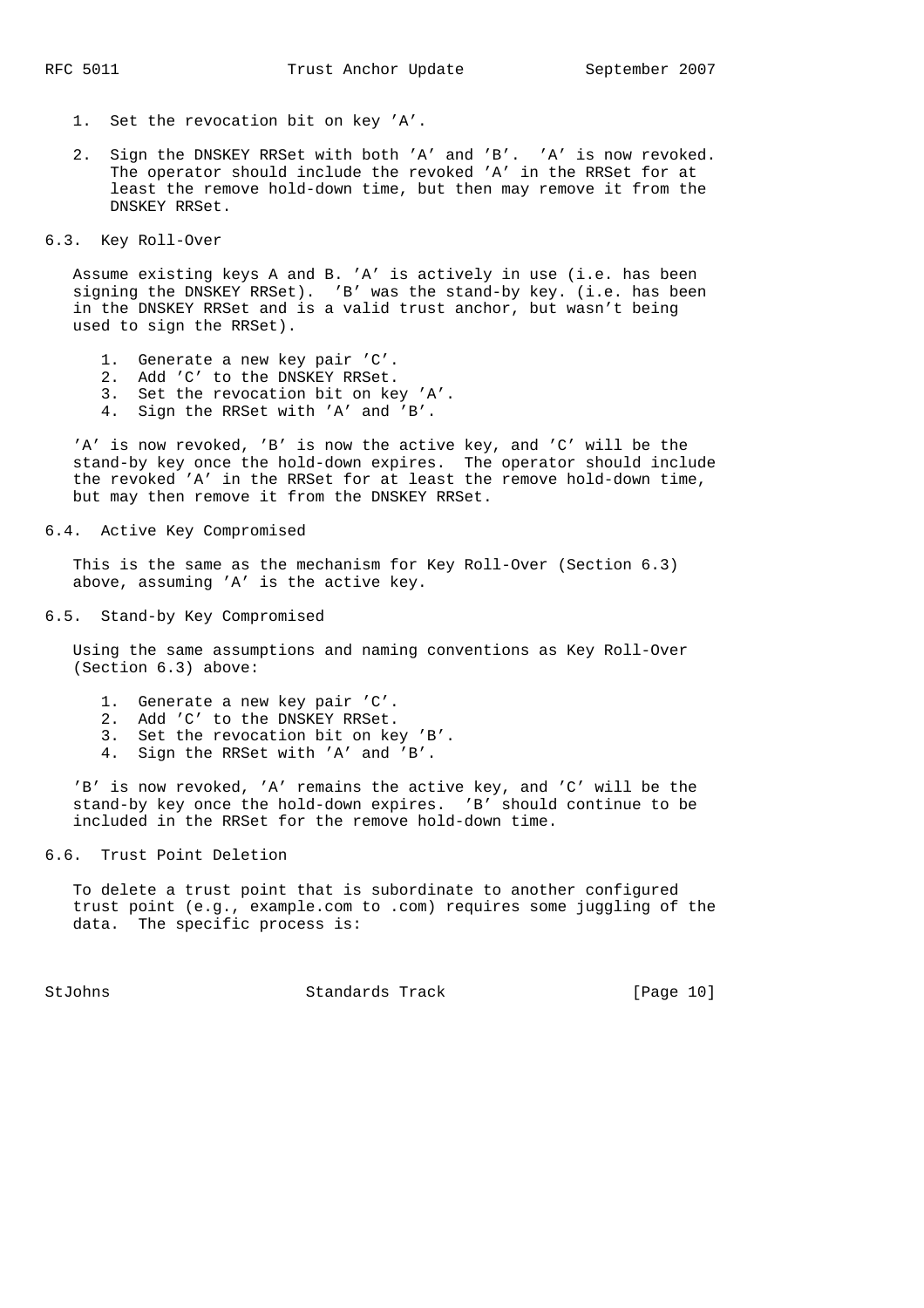- 1. Generate a new DNSKEY and DS record and provide the DS record to the parent along with DS records for the old keys.
- 2. Once the parent has published the DSs, add the new DNSKEY to the RRSet and revoke ALL of the old keys at the same time, while signing the DNSKEY RRSet with all of the old and new keys.
- 3. After 30 days, stop publishing the old, revoked keys and remove any corresponding DS records in the parent.

 Revoking the old trust-point keys at the same time as adding new keys that chain to a superior trust prevents the resolver from adding the new keys as trust anchors. Adding DS records for the old keys avoids a race condition where either the subordinate zone becomes unsecure (because the trust point was deleted) or becomes bogus (because it didn't chain to the superior zone).

7. IANA Considerations

 The IANA has assigned a bit in the DNSKEY flags field (see Section 7 of [RFC4034]) for the REVOKE bit (8).

8. Security Considerations

 In addition to the following sections, see also Theory of Operation above (Section 2) and especially Section 2.2 for related discussions.

 Security considerations for trust anchor rollover not specific to this protocol are discussed in [RFC4986].

8.1. Key Ownership vs. Acceptance Policy

 The reader should note that, while the zone owner is responsible for creating and distributing keys, it's wholly the decision of the resolver owner as to whether to accept such keys for the authentication of the zone information. This implies the decision to update trust-anchor keys based on trusting a current trust-anchor key is also the resolver owner's decision.

 The resolver owner (and resolver implementers) MAY choose to permit or prevent key status updates based on this mechanism for specific trust points. If they choose to prevent the automated updates, they will need to establish a mechanism for manual or other out-of-band updates, which are outside the scope of this document.

StJohns Standards Track [Page 11]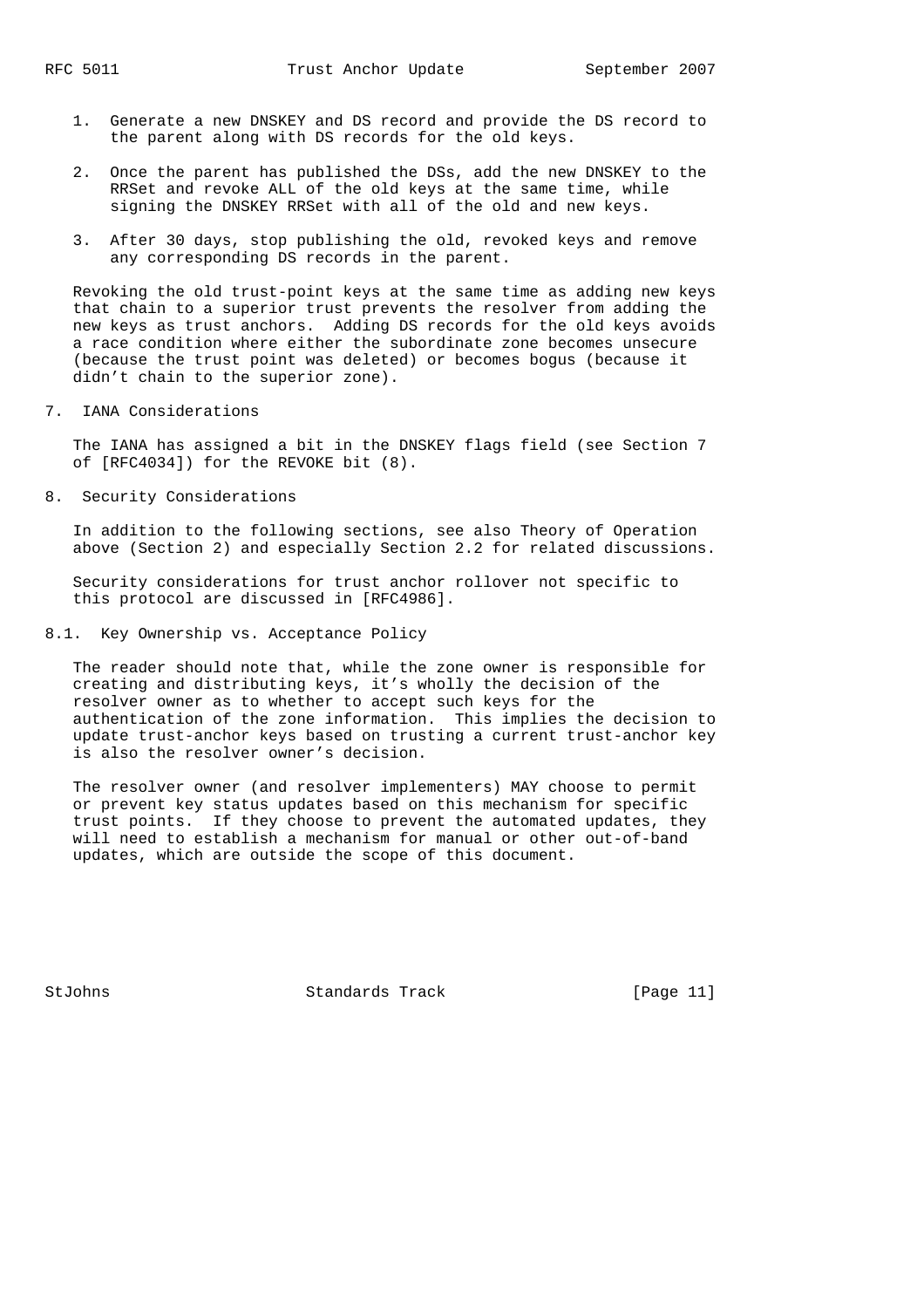### 8.2. Multiple Key Compromise

 This scheme permits recovery as long as at least one valid trust anchor key remains uncompromised, e.g., if there are three keys, you can recover if two of them are compromised. The zone owner should determine their own level of comfort with respect to the number of active, valid trust anchors in a zone and should be prepared to implement recovery procedures once they detect a compromise. A manual or other out-of-band update of all resolvers will be required if all trust-anchor keys at a trust point are compromised.

8.3. Dynamic Updates

 Allowing a resolver to update its trust anchor set based on in-band key information is potentially less secure than a manual process. However, given the nature of the DNS, the number of resolvers that would require update if a trust anchor key were compromised, and the lack of a standard management framework for DNS, this approach is no worse than the existing situation.

#### 9. Normative References

- [RFC2119] Bradner, S., "Key words for use in RFCs to Indicate Requirement Levels", BCP 14, RFC 2119, March 1997.
- [RFC3755] Weiler, S., "Legacy Resolver Compatibility for Delegation Signer (DS)", RFC 3755, May 2004.
	- [RFC4033] Arends, R., Austein, R., Larson, M., Massey, D., and S. Rose, "DNS Security Introduction and Requirements", RFC 4033, March 2005.
	- [RFC4034] Arends, R., Austein, R., Larson, M., Massey, D., and S. Rose, "Resource Records for the DNS Security Extensions", RFC 4034, March 2005.
	- [RFC4035] Arends, R., Austein, R., Larson, M., Massey, D., and S. Rose, "Protocol Modifications for the DNS Security Extensions", RFC 4035, March 2005.
- 10. Informative References
	- [RFC4986] Eland, H., Mundy, R., Crocker, S., and S. Krishnaswamy, "Requirements Related to DNS Security (DNSSEC) Trust Anchor Rollover", RFC 4986, August 2007.

StJohns Standards Track [Page 12]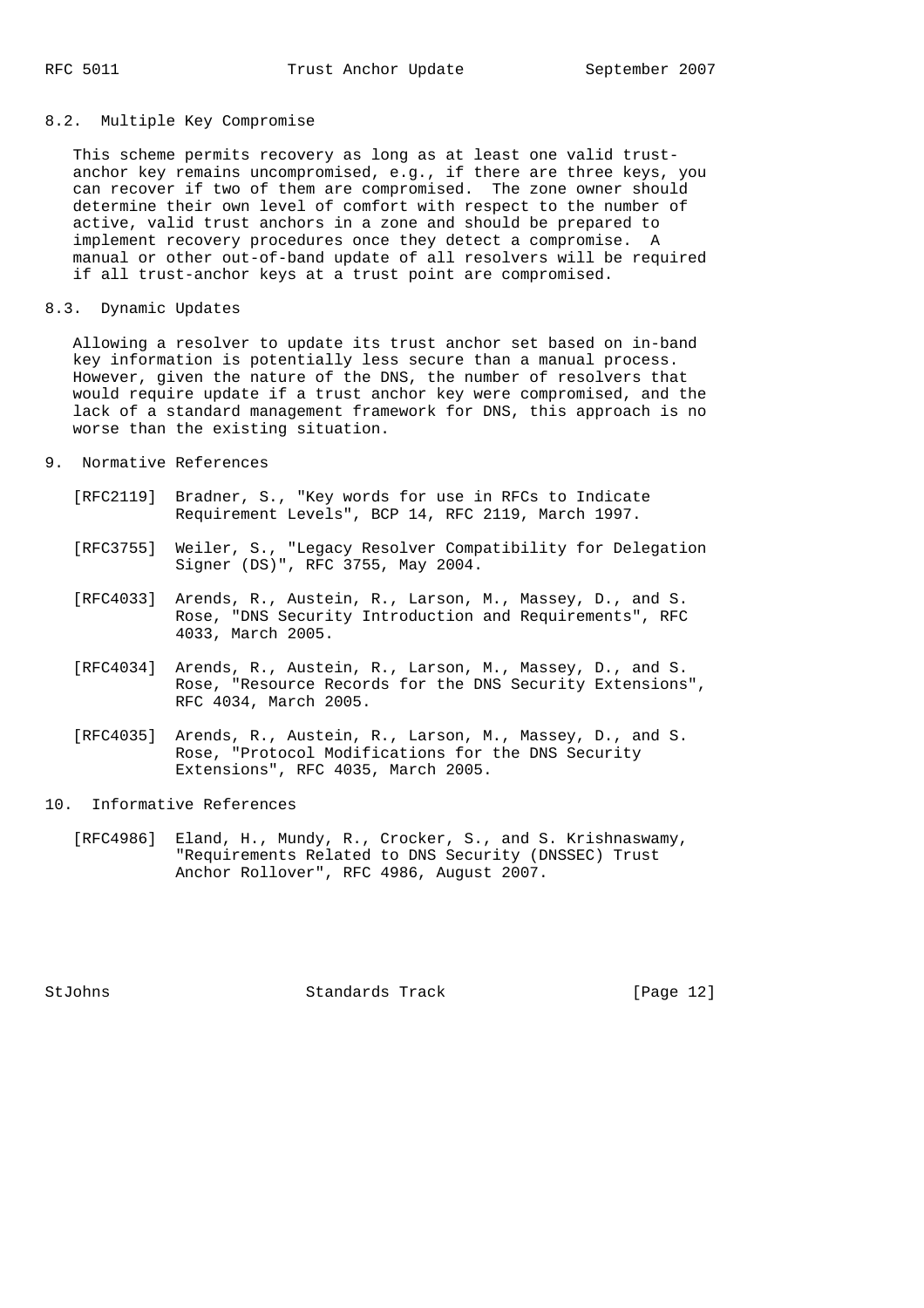Author's Address

 Michael StJohns Independent

EMail: mstjohns@comcast.net

StJohns Standards Track [Page 13]